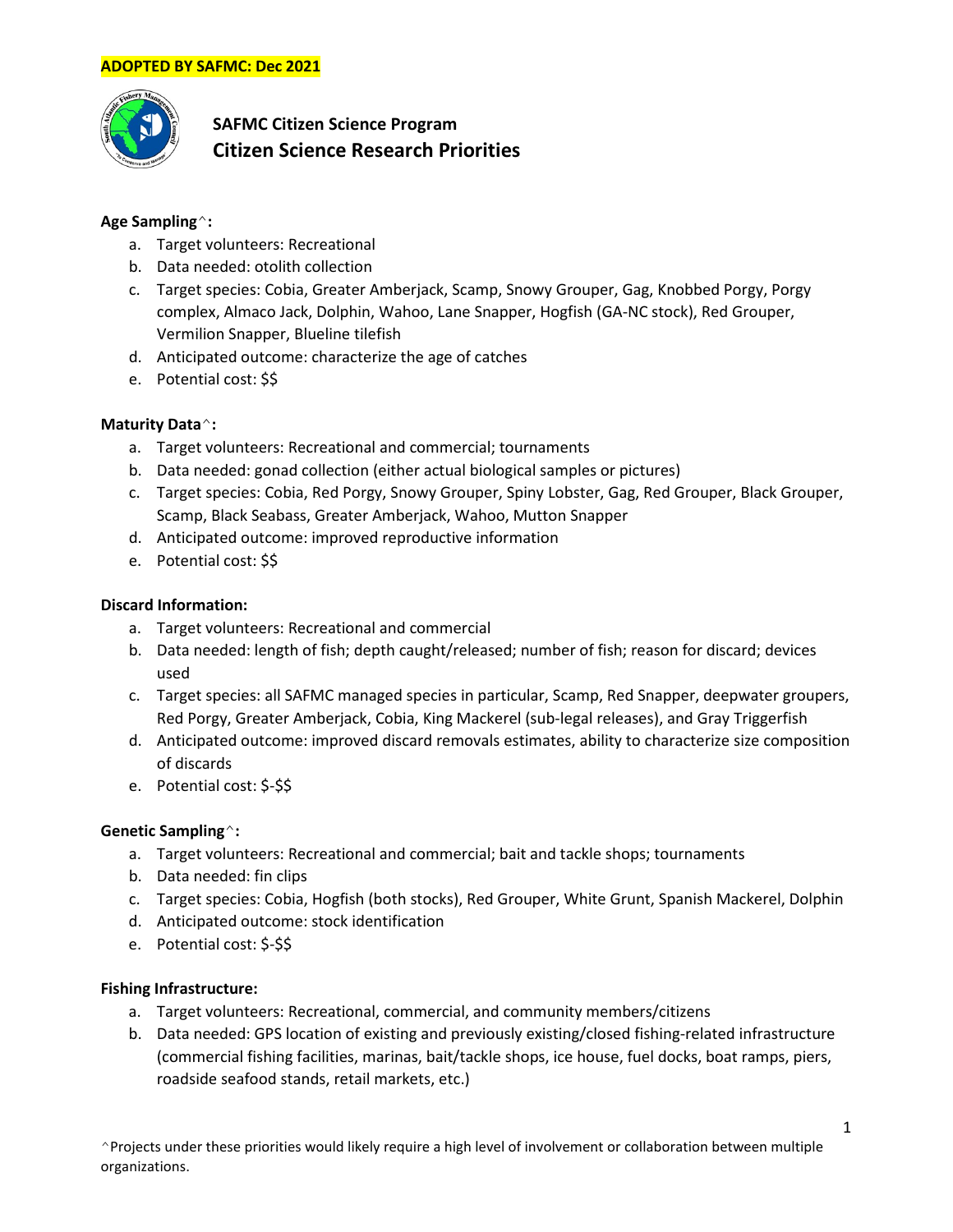## **ADOPTED BY SAFMC: Dec 2021**

- c. Anticipated outcome: Baseline for fishing-related infrastructure to help document potential impacts from regulations
- d. Potential cost: \$

## **Historical Fishing Photos:**

- a. Target volunteers: Recreational and for-hire
- b. Data needed: digitized images (will need to scan print photos into digital format)
- c. Target species: commonly caught charter/headboat species
- d. Anticipated outcome: length comps for certain species; improved historical information
- e. Potential cost: \$-\$\$

## **Fishery Oral Histories**^**:**

- a. Target volunteers: For-hire and commercial captains
- b. Data needed: interviews with fishermen to learn about the history and current state of a fishery; possibly pair interviews with topic #6 (Historical Fishing Photos)
- c. Anticipated outcome: documentation of how fisheries operated over time (catchability changes over time with improvements in technology; markets; clients; species distribution; size of fish; weather; etc.) and other observational data
- d. Potential cost: \$

## **Oceanographic/Environmental/Weather Conditions:**

- a. Target volunteers: Recreational and commercial
- b. Data needed: Bottom temperature; weather impacts to fishing; presence/absence of sargassum and size of area; movement of forage fish (bait) and shifts in patterns of a fishery (i.e., mackerel)
- c. Anticipated outcome: building database on climate and conditions; distribution of sargassum; how forage fish impacts patterns in a fishery
- d. Potential cost: \$-\$\$

## **Rare or Data Limited Species Observations:**

- a. Target volunteers: Recreational and commercial
- b. Data needed: Point observations of data limited or unusual or rarely encountered species
- c. Anticipated outcome: baseline for species shift; increasing information available for data limited species
- d. Potential cost: \$-\$\$

## **Historic Personal Fishing Logbooks/Diaries:**

- a. Target volunteers: For-hire and commercial
- b. Data needed: translate fishermen's historic logbooks into electronic data/database
- c. Anticipated outcome: develop relative indices of abundance
- d. Potential cost: \$-\$\$

## **Observations in Managed Areas**^**:**

- a. Target volunteers: Recreational and commercial, divers
- b. Data needed: species, length, depth, videos/photos
- c. Target species: snapper and grouper